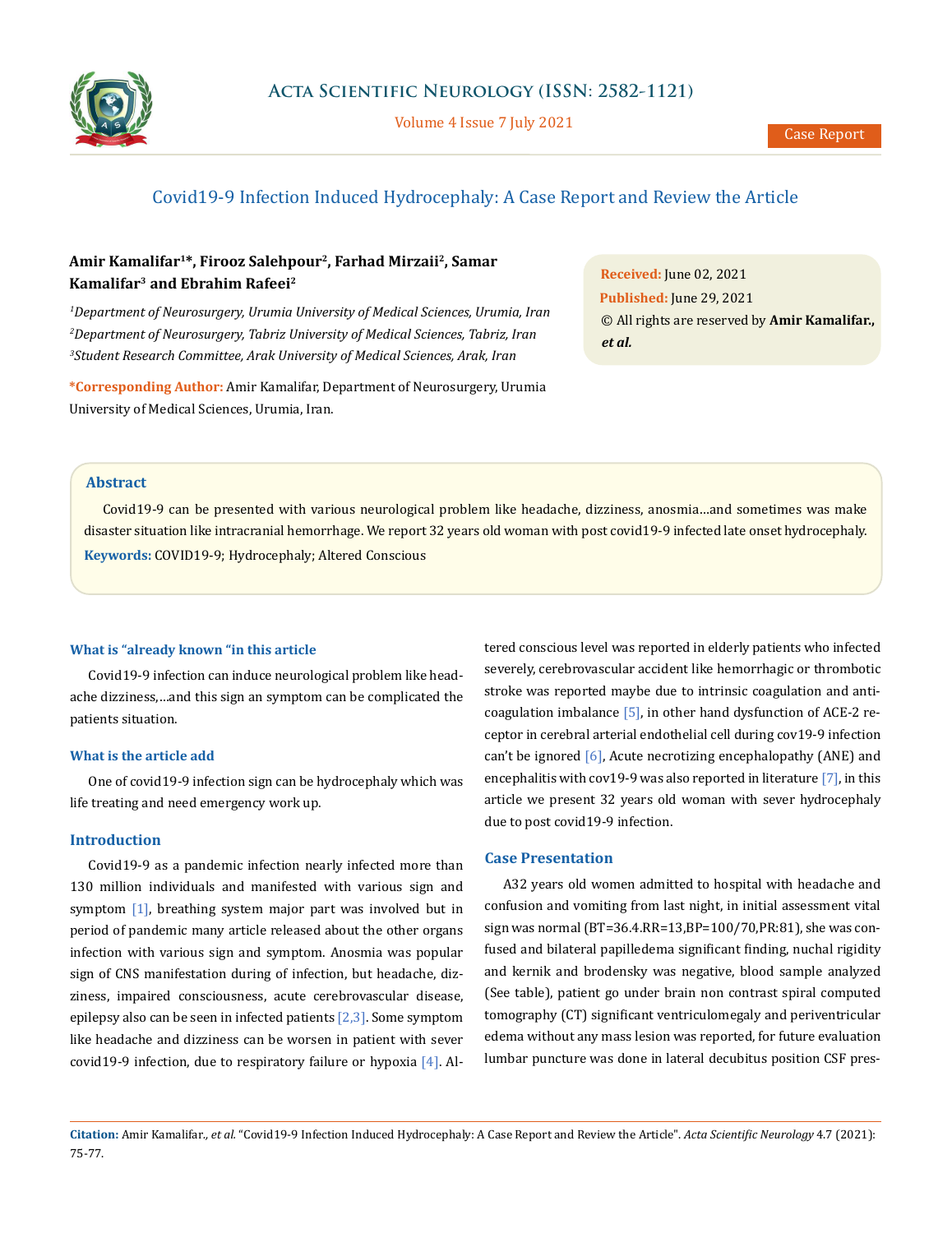sure 23 cm  $\text{H}_{\text{2}}$ o and CSF sample analyzed for biochemical compound and cell count and cytology (Table), patient go under emergency brain MRI without contrast, significant ventriculomegally and periventricular edema without any mass lesion or occupying lesion, in past medical history last month she be quarantine in home because of positive covid19-9 PCR test, and passed 14 days in home with acetaminophen 500 mg/q8h, past drug history was negative, patient go under close external ventricular drainage (EVD), after 8 hours she extubated, conscious level was normal without any vomiting episode, we also analyzed CSF sample for TB PCR test and HSV-1, CSF culture was done for aerobe, anaerobe infection and fungal at least for 1 week in 3 sample. Brain MRI with contrast and brain MRA, MRV also done every evaluation was negative to infection and occupying lesion to can refereed the hydrocephaly, after one week we change the EVD catheter with ventriculoperitoneal shunt and patient discharge in healthy state.

| <b>Blood sample item</b> | <b>Result</b> |
|--------------------------|---------------|
| WBC                      | 5000-7000     |
| Hb                       | 13.1MG/DL     |
| Plt                      | 275000        |
| <b>BS</b>                | 105mg/dl      |
| <b>CRP</b>               | 6             |
| <b>ESR</b>               | 5             |
| Na                       | 143           |
| K                        | 4.1           |

**Table 1:** Blood sample analysis.

| <b>CSF</b> item | <b>Result</b>                       |
|-----------------|-------------------------------------|
| Glucose         | 67mg/dl                             |
| Protein         | 46mg/dl                             |
| <b>WBC</b>      | Negative                            |
| RBC             | Negative                            |
| Cytology        | Negative for malignancy             |
| VDRL            | Negative                            |
| Culture         | Negative after 6 days<br>incubation |
| TB(PCR)         | Negative                            |

#### **Table 2:** CSF sample analysis.



#### **Figure 1**

Line 1: Coronal T1 MRI without contrast show ventriculomegally in lateral ventricle.

Line 2: Sagittal and axial T2 MRI show dilation of lateral ventricle and wi9dening of temporal horn. Line 3: Axial flair MRI show dilation of lateral ventricle with periventricular edema.

# **Discussion**

covid19-9 infection word –wild concern which affected all individuals. SARS-COV-2 infection known with acute respiratory failure and fever in last 16 month researcher try to declare other system infection problem, CNS sign and symptom manifestation wide varied from headache to ANE and hemorrhage, scientist guess CNS involvement can be direct or indirect infection  $[6,7]$ . Disruption of BBB through release of cytokine and invading of cerebral tissue and manifested by encephalitis in addition hypoxia and immune system mediated nerve injury other theory, recently ACE-2 receptor more favorable molecule in study of covid19-9 pathogenesis, ACE-2 receptor usually found in arterial wall cells and regulate arterial pressure, spike protein of covid19-9 can interact with ACE-2 receptor and induced blood pressure and arterial disruption specially in fine vessels [8], in other hand Jacomi., *et al*. declared the covid19-9can invade to brain stem neural cell and damage cardiorespiratory regulation center which can make severe respiratory failure and hypoxia [9], we report acute hydrocephaly in 32 years old women due to covid19-9 infection, maybe our patient have arrested hydrocephaly which decompensated with cerebrit of virus

### **Citation:** Amir Kamalifar*., et al.* "Covid19-9 Infection Induced Hydrocephaly: A Case Report and Review the Article". *Acta Scientific Neurology* 4.7 (2021): 75-77.